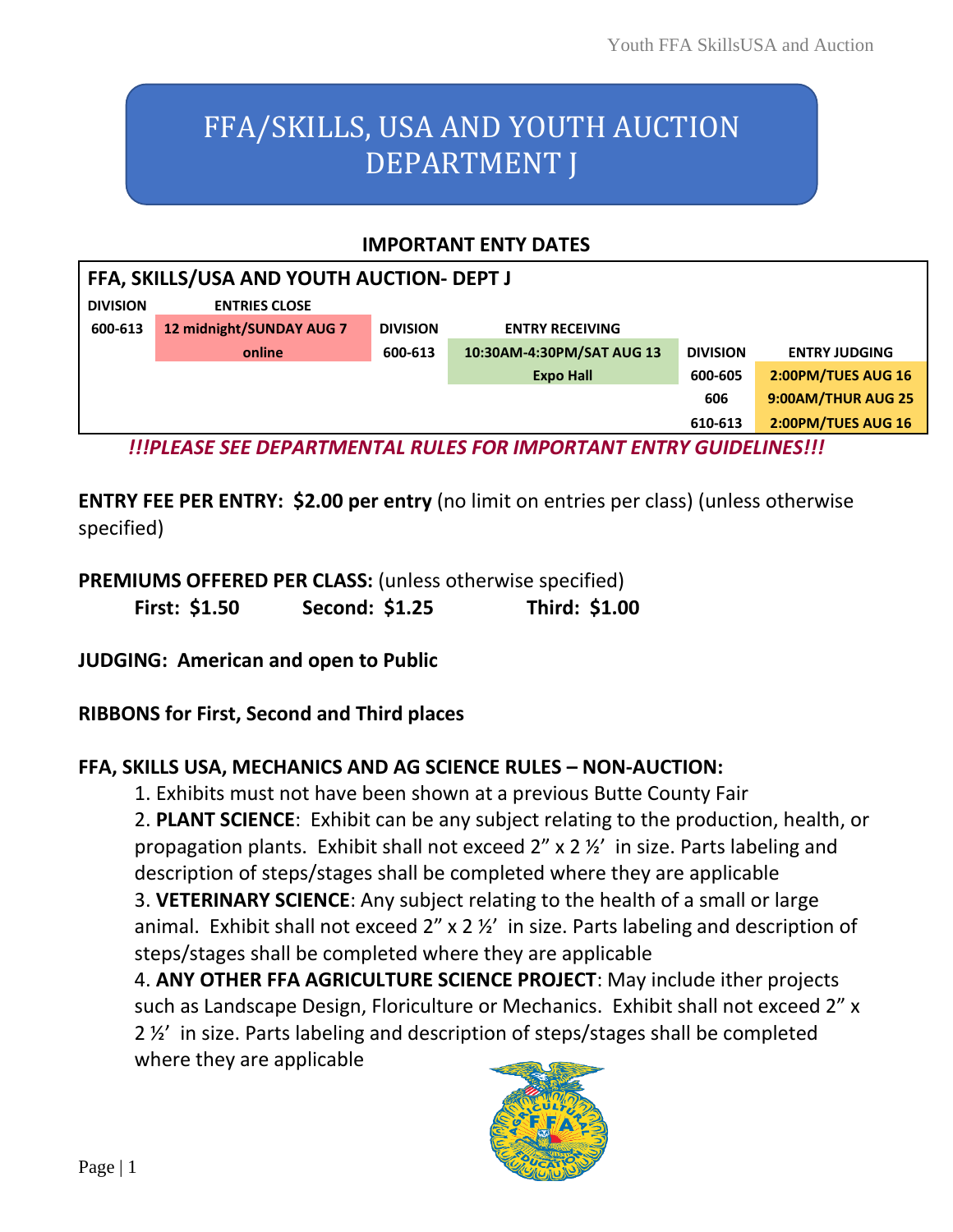## **DIVISION 581 – FFA, SKILLS/USA WELDING Large and small projects**

## **CLASS:**

- 1. Large BBQ
- 2. Large Fire Pit
- 3. Large Table
- 4. Large Bench
- 5. Large, any other, specify
- 6. Small 3 weld display, Steel, specify
- 7. Small 3 weld display, Aluminum, specify
- 8. Small 3 weld display, Stainless, specify
- 9. Small, any other welding, specify

## **DIVISION 582 – FFA. SKILLS/USA ORNAMENTAL WELDING Large and small projects**

## **CLASS:**

- 1. Large Garden Arch
- 2. Small Plant Stand
- 3. Large Plant Stand
- 4. Large Plasma cut-out, Hand, specify
- 5. Large Plasma cut-out, Machine, specify
- 6. Small Table
- 7. Copper Work, specify
- 8. Any other ornamental welding, specify

## **DIVISION 583 – FFA, SKILLS/USA WOODWORKING Large and small projects**

## **CLASS:**

- 1. Small Cutting Board
- 2. Small pencil, specify
- 3. Large Furniture, specify
- 4. Small Furniture, specify
- 5. Small Yo-Yo
- 6. Small Water Fowl Calls, specify
- 7. Any other, woodworking, specify



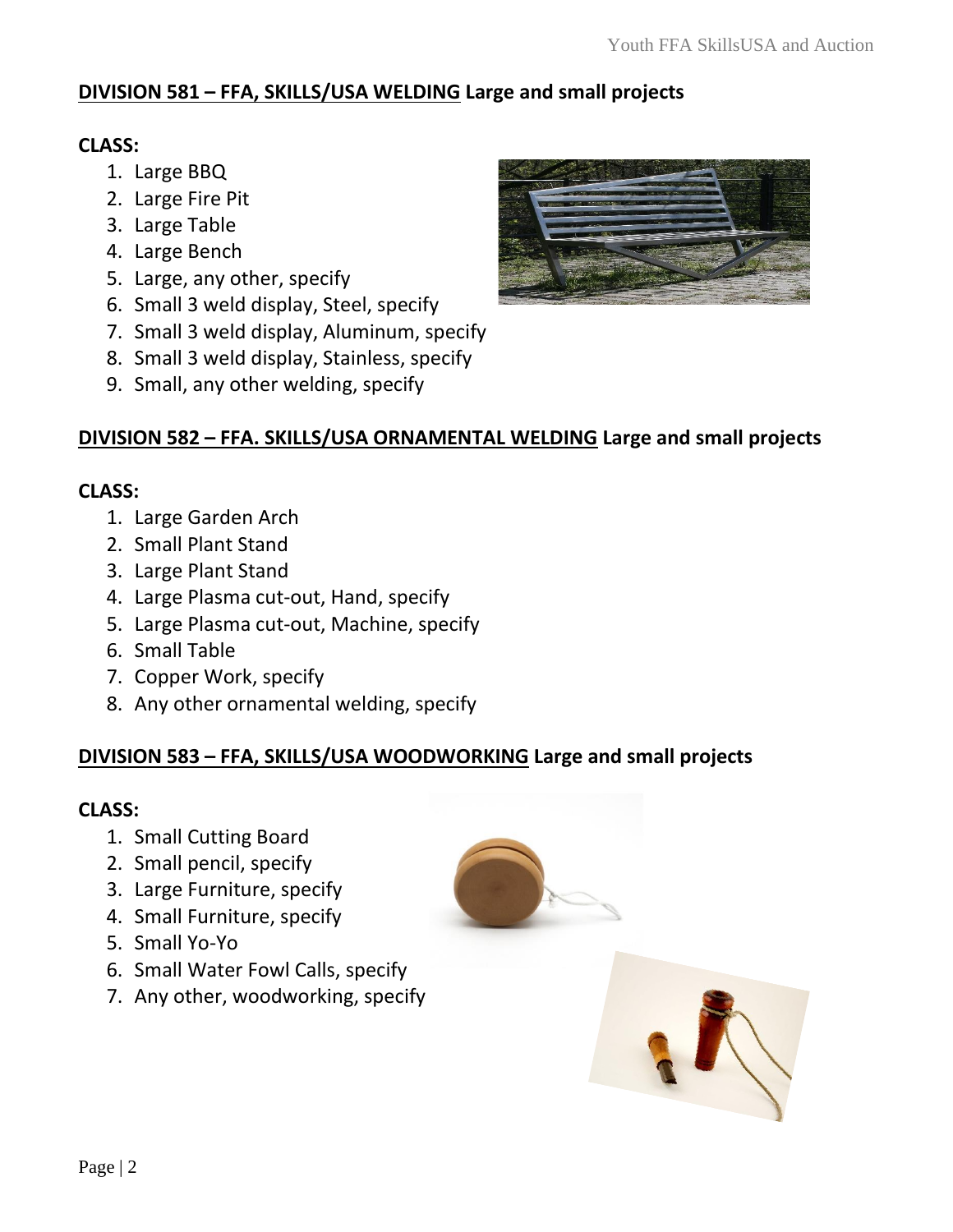## **DIVISION 586 – FFA, SKILLS/USA YARD ART Small**

#### **CLASS:**

- 1. Concrete, specify
- 2. Metal, specify
- 3. Wood, specify
- 4. Any other, specify

#### **DIVISION 587 – FFA, SKILLS/USA YARD ART Medium**

#### **CLASS:**

- 1. Concrete, specify
- 2. Metal, specify
- 3. Wood, specify
- 4. Any other, specify

## **DIVISION 588 – FFA, SKILLS/USA YARD ART Large**

#### **CLASS:**

- 1. Concrete, specify
- 2. Metal, specify
- 3. Wood, specify
- 4. Any other, specify

## **DIVISION 589 – FFA, AG SCIENCE/VISUAL PRESENTATIONS** *THIS DIVISION WILL BE JUDGED AT 9:00AM ON THUSDAY AUGUST 25TH* **NO ENTRY FEE, NO CASH AWARD, RIBBONS FIRST THROUGH THIRD PLACES**

## **CLASS:**

- 1. Plant Science, any, specify
- 2. Veterinary Science, any, specify
- 3. FFA, AG Science project, any other, specify



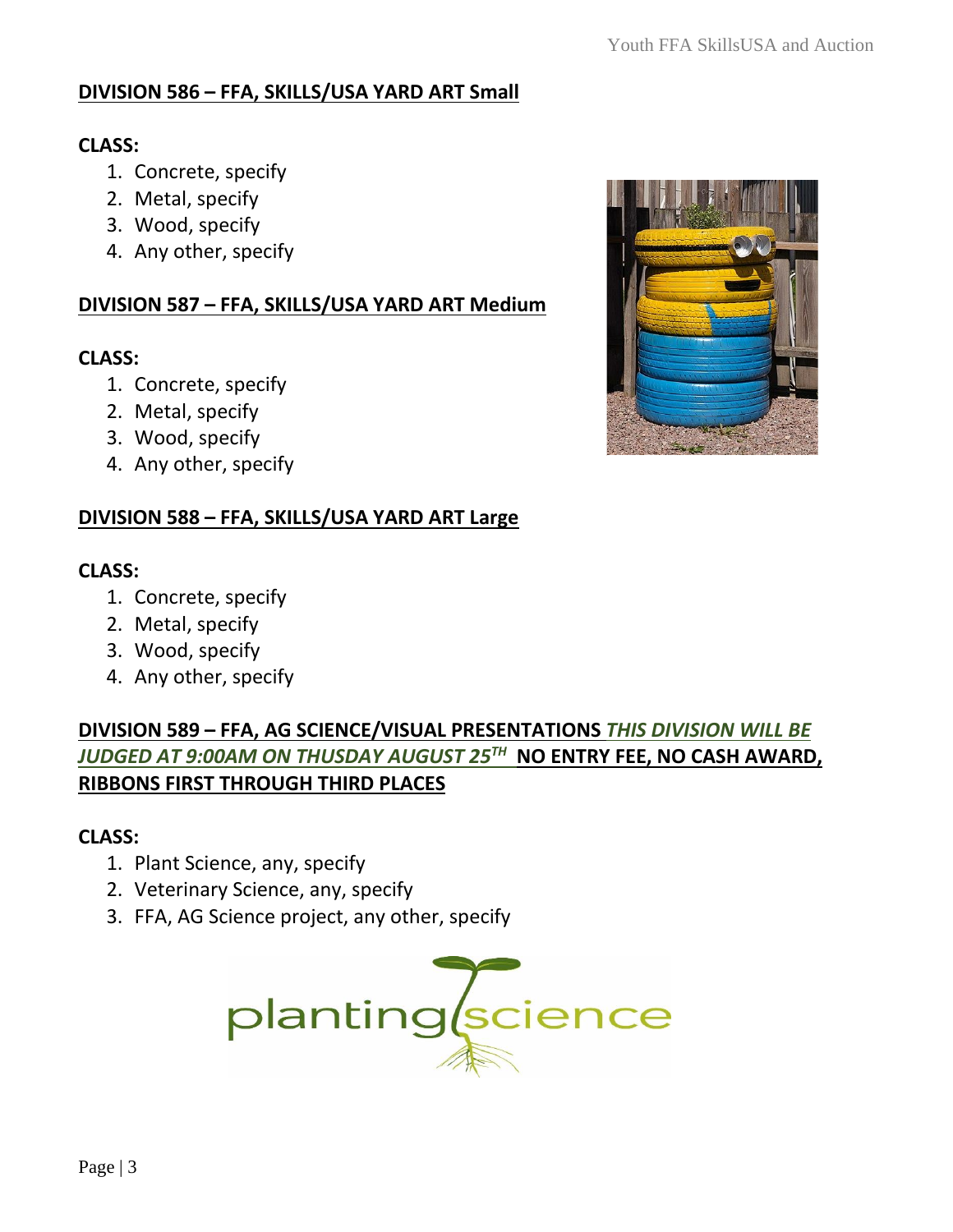# **INDUSTRIAL ARTS AUCTION RULES:**

## *AUCTION WILL BE HELD THURSDAY, AUGUST 25, 2022 at 5PM,* **location to be determined**

**ENTRY FEE: \$20.00 PER ENTRY** One (1) item per exhibitor



## **ENTRY RECEIVING: SATURDAY AUGUST 13, EXPO HALL 10:30AM-[4:30PM](https://www.pngall.com/auction-png)**

**JUDGING** is *American* standard. First through third place Ribbons [awarded.](https://creativecommons.org/licenses/by-nc/3.0/) **NO CASH prizes**. All first place exhibits will go to the Auction, then second place exhibits are considered for Auction. No more than fifty (50) items will be selected for Auction.

## **JUDGING GUIDELINES as follows:**

| -General Appearance                                 | 25 points |  |  |
|-----------------------------------------------------|-----------|--|--|
| -Function/Practicality                              | 25 points |  |  |
| -Technical Quality                                  | 25 points |  |  |
| -Workmanship & General Finish                       | 25 points |  |  |
| -To be judged Auction ready, the project must score |           |  |  |
| 80 points or higher                                 |           |  |  |

**EVERY PROJECT MUST INCLUDE** a display consisting of a minimum of 6 (six) pictures showing students working on the project during the process of construction, plus the receipts for or an expense list and/or Bill of Materials

**DISTRIBUTION OF AUCTION CHECKS**: Proceeds from Auction will be given to FFA Advisors via check. Checks will be written to the name as entered on The online form. Checks will be distributed by September 16, 2022. All groups/individuals selling exhibits through the Auction shall be assessed 5% sale commission of the selling price. Additionally, an Auctioneer fee of \$5.00 will be applied to each item sold. *In no instance will auction proceeds be mailed to the entrant*

## **AUCTION BIDDERS:**

-Groups and individuals are expected to market their projects and secure **a minimum of two buyers**

-Additional bidders are also encouraged to further enhance the financial outcome of the project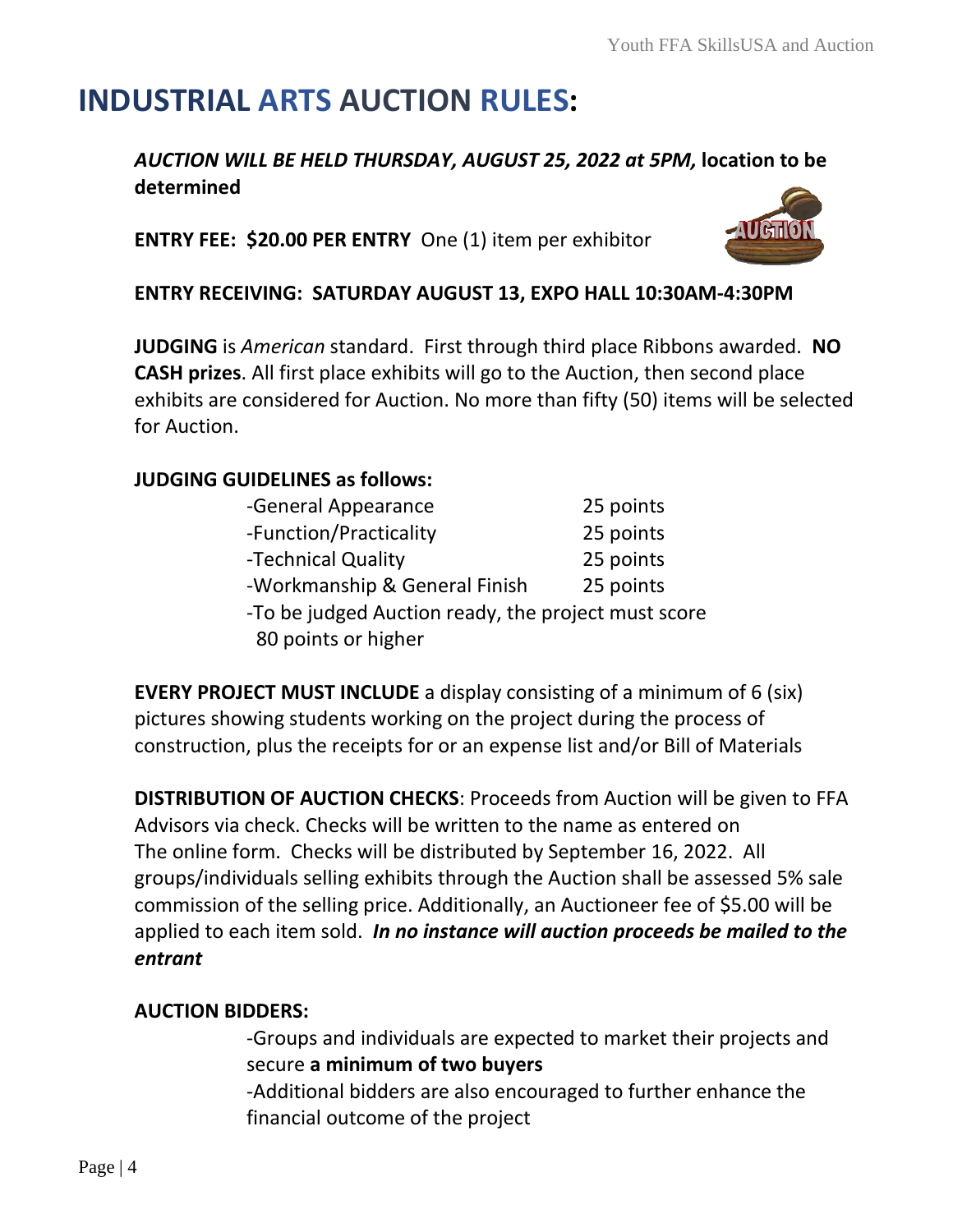-**ALL** buyers should pre-register prior to the day of the Auction at the Fair Office

-Each potential buyer will receive two (2), one (1) day entrance passes to attend the Auction, provided the individual did not already receive one for a Livestock entry (limit: one per person fair-wide)

#### **EXHIBITORS:**

-Must belong to a Butte County 4-H Club or Grange

- OR be an FFA Chapter Member

-OR be a student in a Butte County high school with no FFA or Skills USA program

-Exhibitors may sell an Industrial Auction item and one market animal -The exhibitor may establish a minimum bid

## **REQUIREMENTS**:

- Exhibitors are expected to attend the Auction
- Items will be on display in Expo Hall during the hours of the Fair
- All items must remain on display, regardless of auction eligibility or sale
- The exhibitor is responsible for removing the item by 2:00PM Tuesday, August 30, 2022, and coordinating delivery of the item to the winning bidder
- FFA uniforms, Skills USA blazer or a professional appearance for independent exhibitors is required during the Auction
- The Butte County Fair *is not* responsible for items left on the Fairgrounds after 2:00PM, Monday, August 25, 2022

**DIVISION 590 – 4-H/GRANGE AUCTION** *GROUP***:** Entered by Club, all student names listed on each entry. This is a group project, a group consists of two or more people

## **CLASS:**

- 1. Woodworking/Woodshop, Large, specify
- 2. Woodworking/Woodshop, Small, specify
- 3. Metalworking/Metal Shop, Large, specify
- 4. Metalworking/Metal Shop, Small, specify
- 5. Art and Sculpture, specify
- 6. Ceramics and Pottery, specify
- 7. Mechanical/Engineering, specify
- 8. Robotics, specify